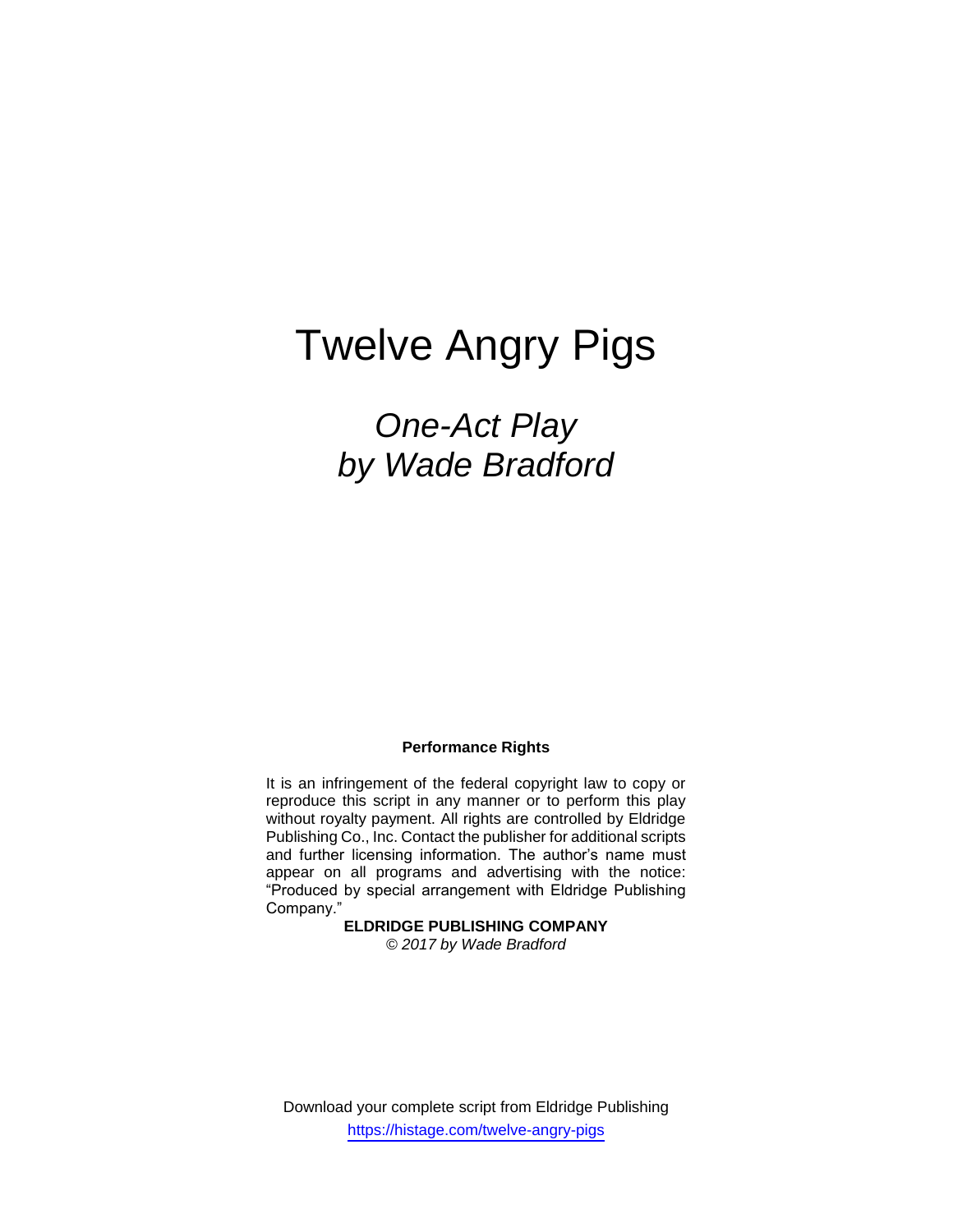*Twelve Angry Pigs - 2 -*

#### **STORY OF THE PLAY**

In this comical yet surprisingly educational parody of "12 Angry Men," a certain wolf is on trial for blowing down a pair of houses owned by the Three Little Pigs. A Jury of Swine must now decide if they will oink in favor of conviction, or declare the wolf not guilty. Throughout the deliberation, most of the angry pigs believe the wolf is big and bad. However, an ensemble of story book characters helps the pigs review the testimony, and Pig #8 asks some tough questions. Questions that will make the rest of the pigs realize that the witness testimony of Little Boy Blue is nothing but hogwash!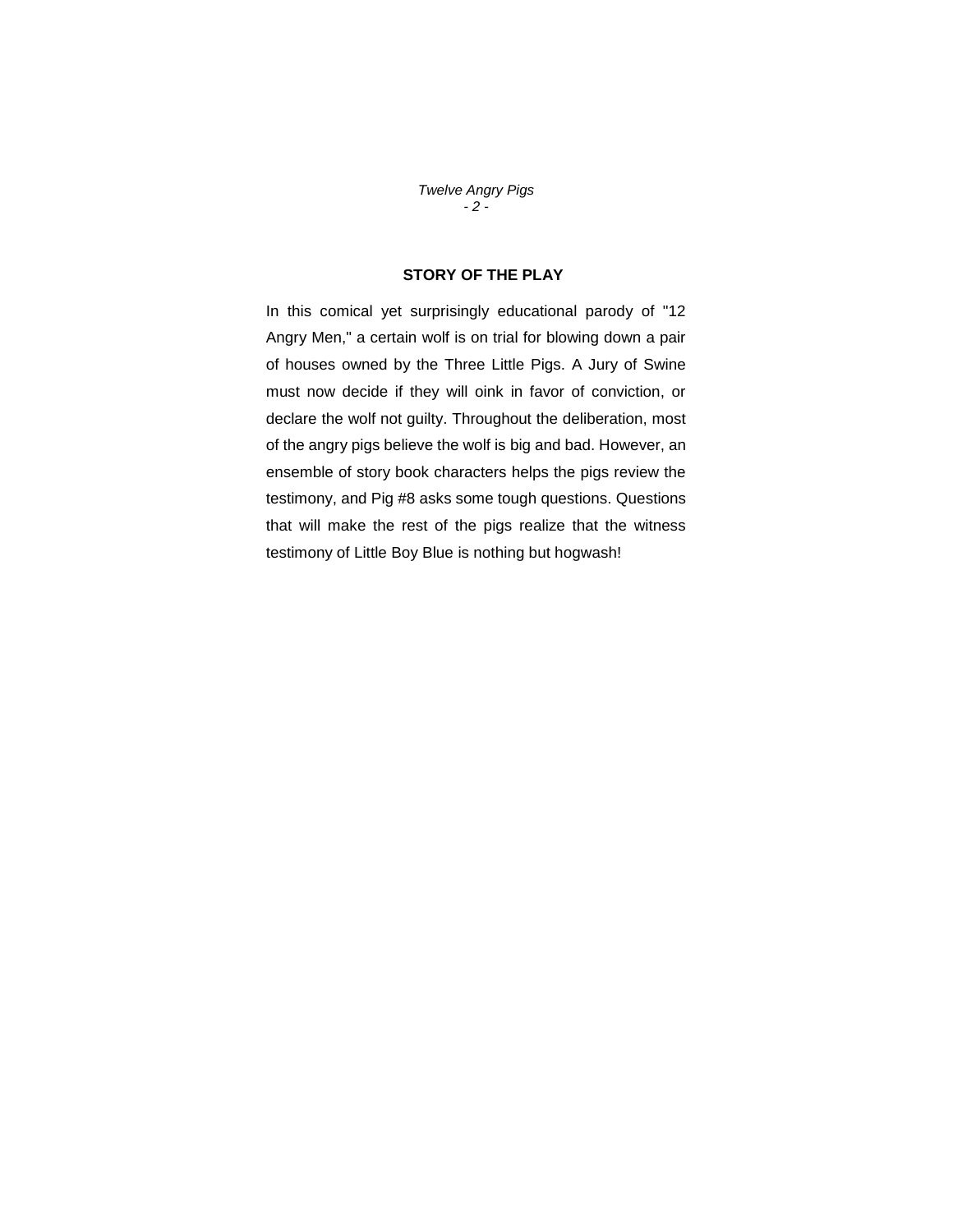*Twelve Angry Pigs - 3 -*

#### **CAST OF CHARACTERS**

*(Flexible cast of 18-28.)*

**PIGS 1-12:** Either Gender, various personalities. Pig #3 is the most stubborn of the bunch. Pig #8 is the most thoughtful and open-minded.

**WOLF**

#### **LITTLE BOY BLUE (or LITTLE GIRL BLUE)**

**THE THREE LITTLE PIGS:** (PETER, PAUL and MARY) Feel free to adjust the names depending on whether male / female performers are cast.

#### **ENSEMBLE:**

**STRAW MAN STICK MAN BRICKMAN SIMPLE SIMON CONSTABLE BAILIFF JUDGE LITTLE RED GRANDMOTHER PIG:** Nonspeaking. **WOLF SCOUT:** Nonspeaking. **CHARLOTTE SPIDER:** Nonspeaking.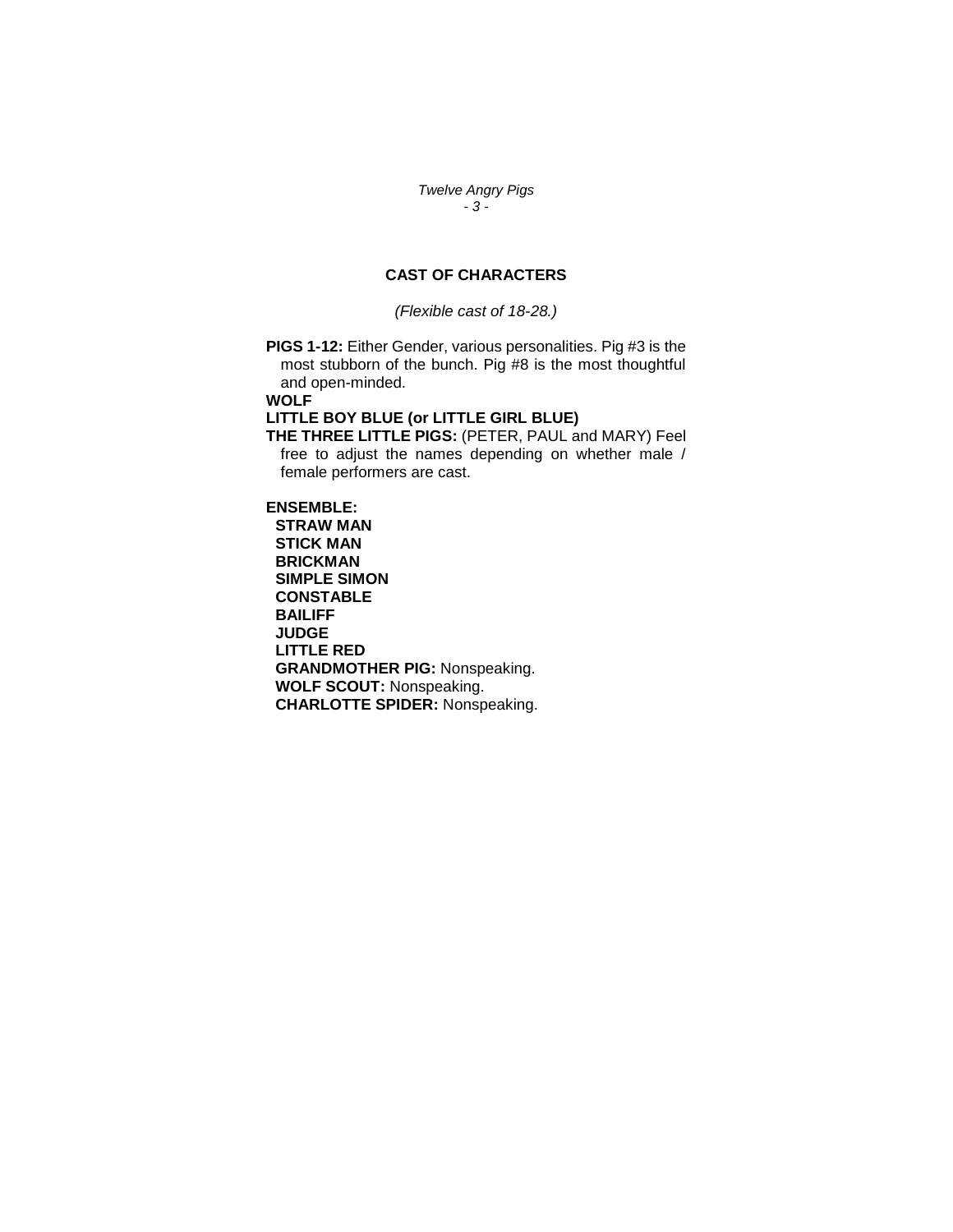*Twelve Angry Pigs - 4 -*

#### **SETTING**

A table and twelve chairs are all that is needed to establish the jury's room.

During some of the play, the characters will refer to past events related to the trial. These will be considered Story Time sequences and they can take place on another part of the stage or directly in front of the jury, downstage. Simple / cartoony two-dimensional houses of straw, stick, and brick are placed left of center.

#### **NOTE ABOUT COSTUMES**

In past productions, some groups have opted for elaborate pig costumes and masks, while other drama troupes chose to have no hint of swine whatsoever. The choice is up to the director and crew; however, I recommend costume pieces that don't hide too much of the face, yet give strong hints of the pig qualities of the characters within this fractured fairy tale. Snouts and piggy ears might be all that is needed. The rest of the costume could be contemporary clothing.

#### **PROPS**

**Notes Straw Sticks Bricks** Pie Bucket Pizza box Backpack with cookies and inhaler

#### **OPTIONAL SFX**

Strong wind Animal sounds Door slam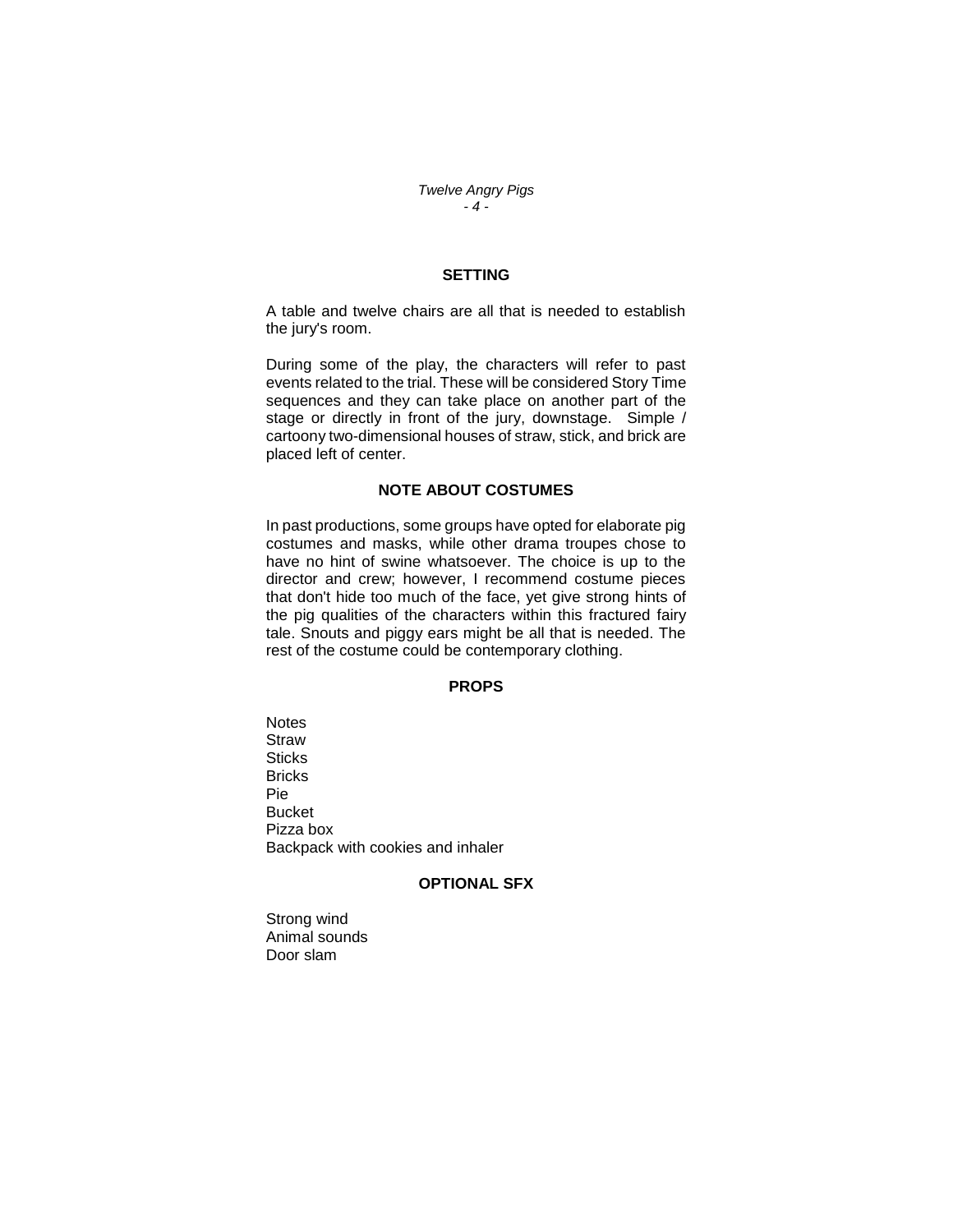#### *Twelve Angry Pigs - 5 -*

#### **Twelve Angry Pigs**

*(AT RISE: The twelve PIGS enter, single file. They approach the large table. A few sit, most of them stand. Some of them walk around. They are a combination of shy, uncomfortable and irritated, at least at first.)*

**PIG #1:** *(Fanning himself.)* Boy, I tell you, it's hot.

- **PIG #2:** I thought it was hot in the courtroom, but this room is like an oven.
- **PIG #3:** Do I smell bacon? Oh wait that's just me.

**PIG #4:** So what are we supposed to do?

**PIG #5:** Weren't you listening to the judge? We vote.

**PIG #4:** Vote?

- **PIG #5:** We decide whether or not that wolf is guilty or not guilty.
- **PIG #6:** He looks guilty to me.

**PIG #7:** Me too.

**PIG #8:** What do you mean, he looks guilty?

**PIG #9:** Did you see those teeth?

**PIG #10:** Those wolves have sharp teeth.

- **PIG #11:** The better to gobble you up! Right? Am I right?
- **PIG #12:** But the wolf isn't on trial for gobbling up someone. The trial is about him blowing down those two houses.
- **PIG #4:** I thought there were three houses.
- **PIG #6:** Only two houses got knocked down.
- **PIG #5:** *(To PIG #4.)* Don't you listen?
- **PIG #3:** He huffed and puffed and blew down the houses of those innocent little pigs.
- **PIG #11:** Those poor swine.
- **PIG #6:** Why, those little pigs are lucky to be alive!
- **PIG #10:** I tell you, those wolves are dangerous!
- **PIG #2:** I wish it wasn't so hot in here. Isn't there a fan or something?
- **PIG #7:** We should get the Big Bad Wolf in here to huff and puff and blow us a cool breeze!

*(The other PIGS laugh, except PIG # 8.)*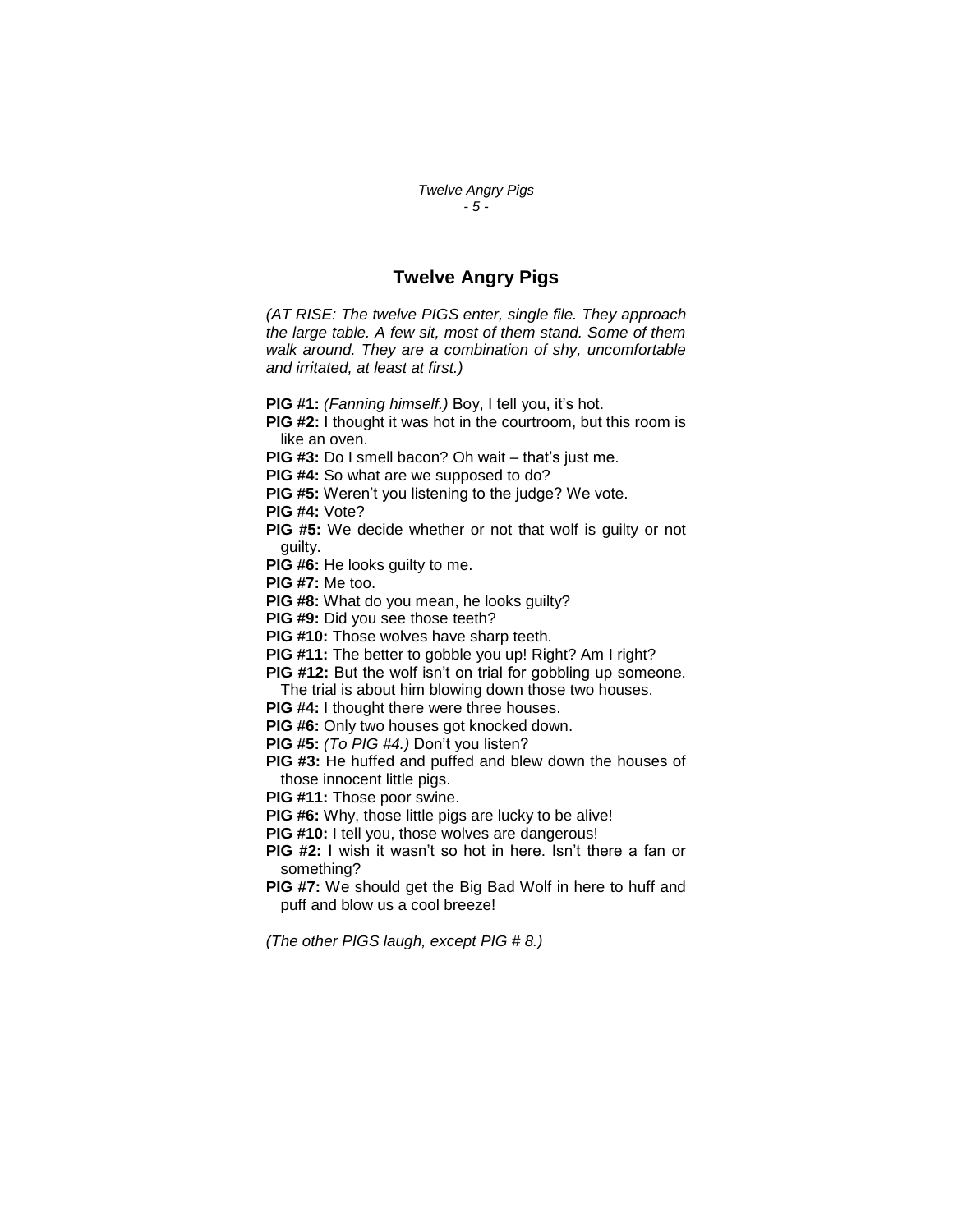#### *Twelve Angry Pigs - 6 -*

**PIG #8:** You know, the Big Bad Wolf... that's not his real name, just what the press has been calling him.

*(The laughter quickly dies and the other PIGS realize that PIG #8 takes things very seriously.)*

- **PIG #1:** All right, let's get down to business. Now, since I am the foreman—
- **PIG #7:** Don't you mean forepig?
- **PIG #4:** What's a foreman?
- **PIG #1:** It means that I am the spokesperson of the jury here. When we go back into court, I'll be the one doing the talking.
- **PIG #3:** So, I guess that makes you the head hog?

**PIG #1:** No, but I do get to read the verdict.

- **PIG #4:** Oh. What's a verdict?
- **PIG #1:** It's the decision that we make as a jury.
- **PIG #4:** Oh. What's a jury?
- **PIG #5:** *(Not happy being next to PIG #4.)* Can I trade seats with somebody?

**PIG #12:** Can we just get on with this?

**PIG #1:** Very well. We have heard the trial. Now we need to determine whether the Big Bad Wolf is guilty or not guilty.

**PIG #8:** I don't think we should call him "big bad." He hasn't been convicted yet.

- **PIG #1:** All right, just "wolf" then.
- **PIG #5:** So let's vote.
- **PIG #1:** All those who believe the wolf is guilty, say "oink."
- **ALL:** *(Except PIG #8.)* OINK!
- **PIG #1:** Anyone else?
- **PIG #8:** Not oinking.
- **PIG #7:** What's that?
- **PIG #8:** I'm not oinking because I'm voting not guilty.
- *(EVERYONE else groans.)*

**PIG #3:** You think that the Big Bad Wolf is innocent?